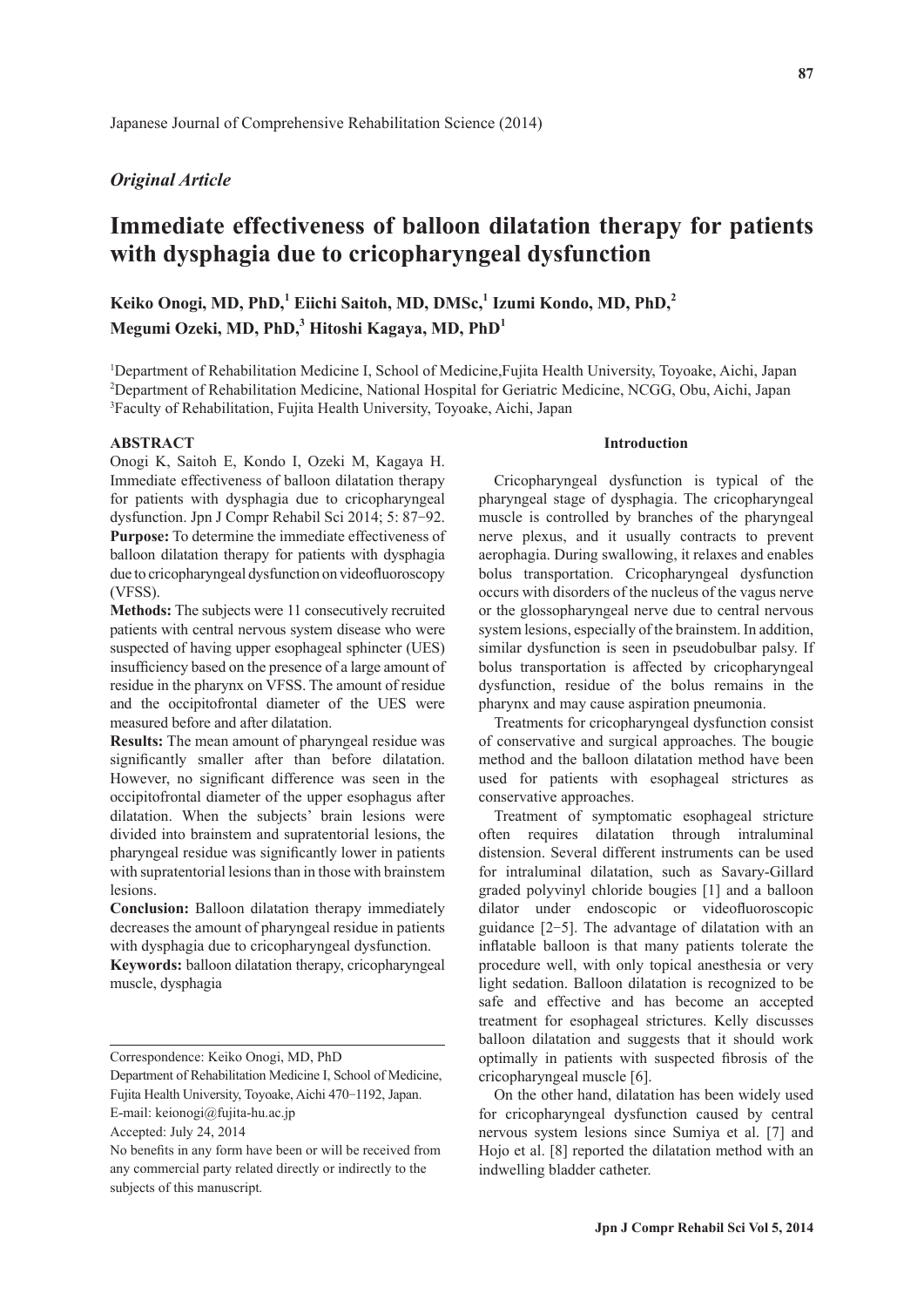In the balloon dilatation method, the catheter is inserted into the esophagus through the mouth under radiographic guidance by VFSS. The position of the balloon during inflation is monitored on fluoroscopy. The catheter is raised to the part with resistance, and it is pulled up simply or synchronized with swallowing. If this method is effective for the impaired UES passage, it is introduced to train patients with dysphagia.

There are many reports of a long-term training effect, and a case report about the effect of the first dilatation has appeared [9], but there are few reports in which that effectiveness has been examined quantitatively. Therefore, the immediate effectiveness of the first dilatation using the balloon method was evaluated.

#### **Methods**

In this study, a balloon catheter developed in our department exclusively for UES dilatation was evaluated.

The existing catheter for treatment of esophageal strictures is too expensive. Therefore, a urethral catheter (14-18 Fr) is generally used. Though this catheter is not as expensive, there are some problems: 1) It is difficult to confirm the position of the balloon under fluoroscopy; 2) the shape of the balloon is not suitable for the UES, and it is difficult to obtain sufficient dilatation; and 3) because the materials of the catheter are flexible, it is difficult to insert into the oral cavity.

Given this background, we have developed a new balloon dilator specifically for use in patients with UES dysfunction. The design of this balloon dilator is shown in Fig. 1. This catheter's full length is 65 cm, the outer diameter is 16 Fr, and the tip is a 2-opening aperture type. There are two balloons 7 cm proximal to the tip of the catheter. The shape of the outer stratum balloon is an oval, with a longer axis of 5 cm. The inner layer balloon is located in the distal edge of the outer stratum balloon, the longer axis is 1/2 of the outer stratum balloon, and it expands spherically. A radiologically visible line is attached to the catheter, and a marker is attached to the center of the outer balloon. It is made with silicon to have moderate hardness so that excessive bending does not occur at insertion.

The catheter is inserted into the esophagus through the mouth under radiographic guidance. The position of the balloon during inflation is monitored on fluoroscopy. The inner balloon is initially inflated with 2-5 mL of air, and then it is pulled out until the balloon reaches the UES. The dilator is held against the resistance produced by elevated UES pressure. Dilatation of the UES is then achieved by inflating the outer balloon. The amount of air inflated into the outer balloon ranges from 10-20 mL.



#### **Figure 1.** Balloon dilator.

- a) The total length of the dilator is 65 cm. The length from the tip to the distal end of the balloon is 7 cm. Radiologically visible markers are attached to the catheter and proximal ends of the inner balloon (arrow).
- b) The inner balloon is inflated first, then pulled up until it reaches the UES. When 5 mL of air are injected, the balloon becomes 18 mm in diameter and 22 mm in length.
- c) The inflated outer balloon dilates the UES. When 10 mL of air are injected, the balloon becomes 23 mm in diameter and 38 mm in length.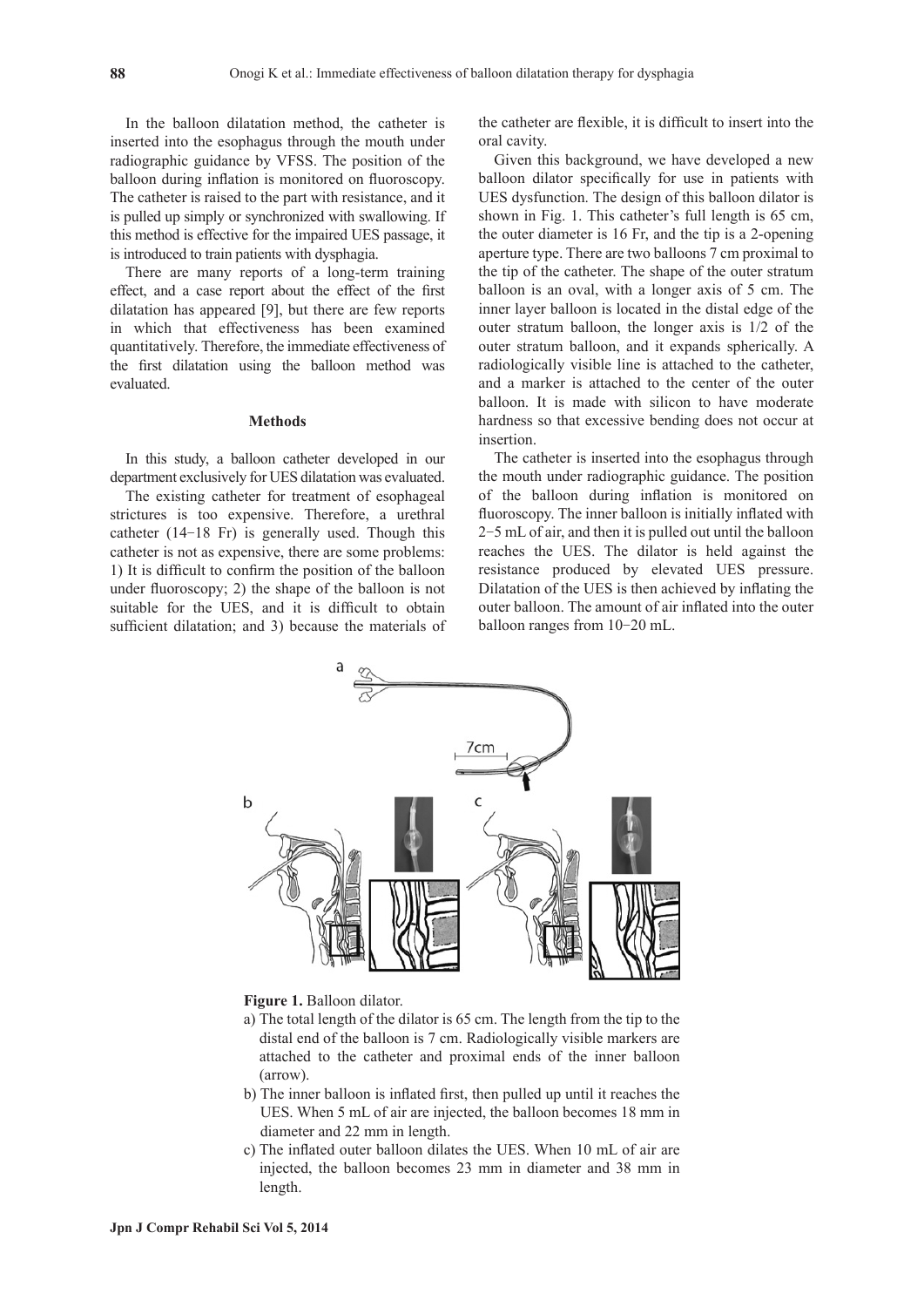With this balloon catheter, pharyngeal residue and occipitofrontal diameter before and after dilatation were compared in patients with dysphagia due to suspected cricopharyngeal dysfunction on VFSS. Because it appeared that the presence of a brainstem lesion caused a difference in the dilatation effect in a preliminary experiment, the number of cases was selected to be 11 to achieve statistical power of 80%,  $\alpha$ error of 5%, and β error of 20%.

The subjects were 11 patients (8 men, 3 women; mean ( $\pm$ standard deviation) age, 58.6 $\pm$ 17.4 years; range, 22-82 years). Four patients had suffered a stroke, one patient had a subarachnoid hemorrhage, 2 patients had traumatic brain injuries, 2 patients had undergone surgery for brain tumors, and 2 patients had other CNS disorders (postoperative brain ischemia). As for the etiology of dysphagia, 5 patients had medullary lesions and 4 had brain lesions in other areas. The subjects were divided into two groups based on imaging findings: 4 patients showed only a supratentorial lesion (A group) and 7 patients had medullary lesions (B group) (Table 1).

Severity of dysphagia was evaluated according to the Dysphagia Severity Scale (DSS) (Table 2). Three patients were grade 2, 5 were grade 3, and 2 were grade 4. Five patients were receiving enteral feeding, and the remaining 6 maintained oral feeding with paste. The median time after onset was 311 days (24- 3,150 days).

VFSS was performed before and after dilatation therapy to examine the amount of pharyngeal residue and the diameter at the opening of the esophagus during swallowing. A total of 4 mL of 50% barium liquid was used as the contrast agent for a single bolus swallow.

The amount of residue was measured by digital tracing on lateral view radiographs when the bolus had passed through the UES (Fig. 2). The maximum width during bolus passage was defined as the diameter of the upper esophagus based on the line parallel to the vocal cords running to the upper edge of the fourth cervical vertebral body. Data were standardized based on the image of a 1-cm marker attached to the chin during VFSS.

Table 1. Subjects.

| Lesion | Age | <b>Sex</b> | Diagnosis                                                    | Time after on<br>set $(\text{day})$ | <b>DSS</b> |
|--------|-----|------------|--------------------------------------------------------------|-------------------------------------|------------|
| A      | 52  | М          | traumatic brain injury                                       | 62                                  |            |
| А      | 69  | M          | multiple cerebral infarction                                 | 175                                 |            |
| A      | 75  | М          | multiple cerebral infarction                                 | 225                                 | 2          |
| A      | 22  | F          | traumatic brain injury                                       | 311                                 |            |
| B      | 62  | M          | cerebral ischemia post operation of thoracic aortic aneurysm | 193                                 |            |
| B      | 74  | F          | multiple cerebral infarction                                 | 311                                 |            |
| B      | 82  | M          | cerebral ischemia post operation of mandible tumor           | 374                                 |            |
| B      | 48  | M          | brain tumor                                                  | 403                                 |            |
| B      | 51  | F          | subarachnoid hemorrhage                                      | 931                                 |            |
| B      | 38  | M          | brain tumor                                                  | 24                                  |            |
| B      | 72  | M          | multiple cerebral infarction                                 | 3.150                               |            |

A: supratentorial.

B: including brain stem.

| Grade 1 | Saliva Aspiration             | Severe aspiration. Medical condition will not be stable.                     |
|---------|-------------------------------|------------------------------------------------------------------------------|
| Grade 2 | Food Aspiration               | Severe aspiration. Medical condition will be stable using tube feeding.      |
| Grade 3 | Water Aspiration              | Water Aspiration: Aspiration of liquid. Compensatory swallowing techniques   |
|         |                               | are not enough to prevent the aspiration.                                    |
|         | Grade 4 Occasional Aspiration | Possibly aspiration or aspiration under chewing swallow. The aspiration will |
|         |                               | be prevent by compensatory swallowing techniques.                            |
| Grade 5 | Oral Problem                  | Significant symptoms of dysphagia about oral function and need of            |
|         |                               | rehabilitation or exercise, but no aspiration.                               |
|         | Grade 6 Minimum Problem       | Significant symptoms of dysphagia about oral function and need of            |
|         |                               | rehabilitation or exercise, but no aspiration.                               |
| Grade 7 | Within Normal                 | Within Normal                                                                |

**Table 2.** Dysphagia Severity Scale ; DSS.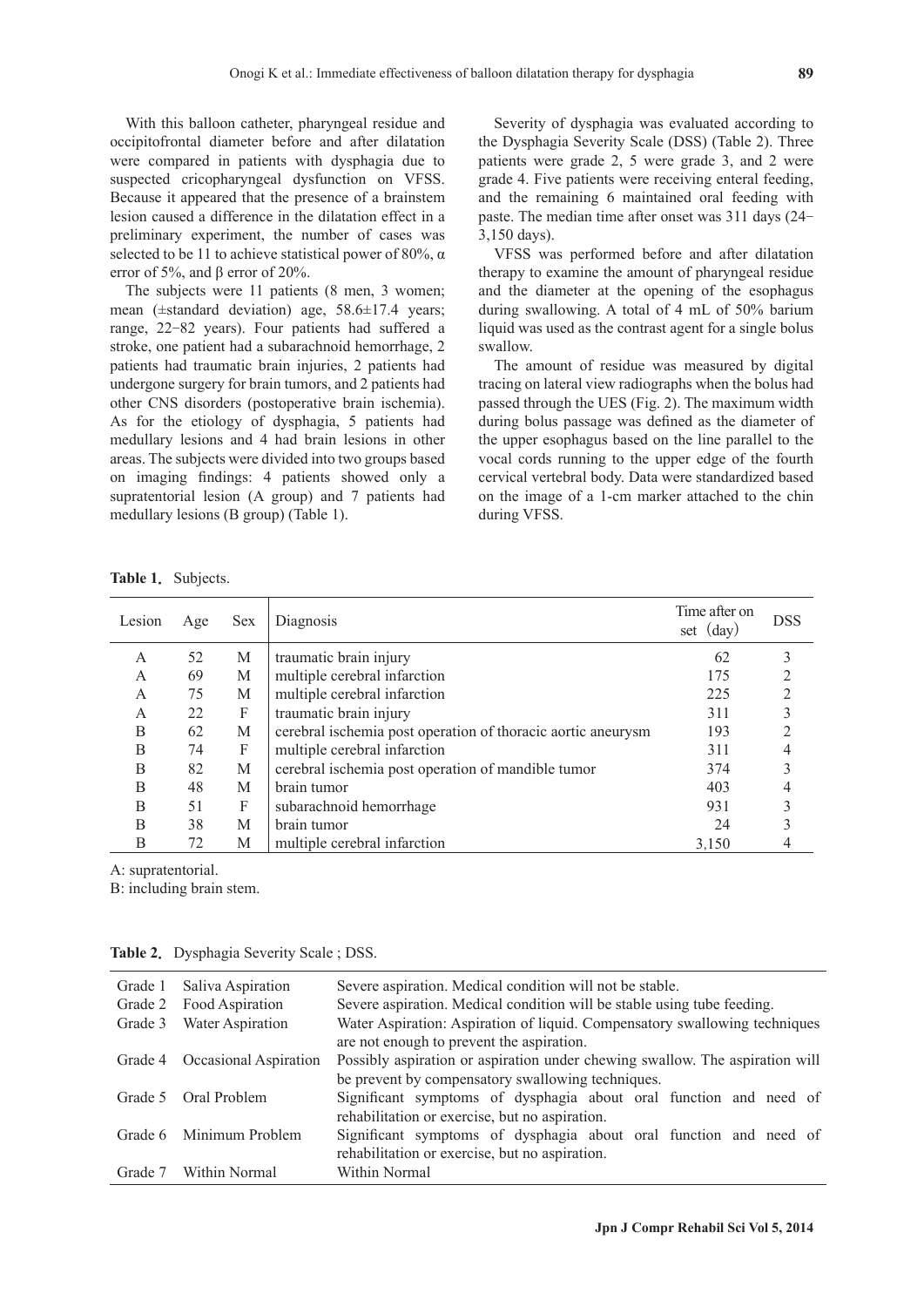

A: digital tracing area M:1cm diameter marker

**Figure 2.** Method of measurement by digital tracing on the lateral view of the radiographic image. The amount of residue was measured by digital tracing on lateral view radiographs when the bolus had passed through the UES.

For statistical evaluation, the paired *t*-test was used for comparisons between before and after dilatation. A student's *t*-test was used for comparisons by lesion location. The numerical value is shown as the average  $\pm$  standard deviation. JMP9.0.2 was used for statistical analysis, and *p* values of less than .05 were considered significant.

Ethics Committee approval was not obtained because the institution within which the work was undertaken did not have an Ethics Committee when this study was started. Nevertheless, this research was conducted according to the highest ethical standards and conformed to the provisions of the Declaration of Helsinki, and written, informed consent was obtained from all patients.

Funding for this study came from a Comprehensive

Research on Aging and Health of Health Labor Sciences Research Grant in 2000, and the catheter used in this study was produced experimentally by Create Medic Co., Ltd. (Yokohama, Japan).

#### **Results**

Adverse events, such as changes in the vital signs or pain, were not observed during balloon dilatation therapy.

Mean amounts of residue in the vallecula, pyriform sinus, and the total of both before dilatation therapy were 1.19±0.91, 1.89±1.20, and 3.08±2.02 cm2 , respectively; the respective values after dilatation were 0.70±0.90,  $1.05\pm0.96$ , and  $1.75\pm1.72$  cm<sup>2</sup>. The residual ratios before and after dilatation (the ratio were calculated by dividing the residue after dilatation by the residue before dilatation) were 46.0%, 49.2%, and 47.8%, respectively. There were significant reductions after dilatation therapy (*p*=0.01, 0.002, 0.001) (Fig. 3).

The total residue before and after dilatation and the residual ratio were as follows in groups A and B: A)  $1.51 \pm 0.97$  cm<sup>2</sup>,  $0.34 \pm 0.47$  cm<sup>2</sup>, and  $17.0\%$ ; and B)  $3.97 \pm 1.94$  cm<sup>2</sup>,  $2.55 \pm 1.67$  cm<sup>2</sup>, and 65.4%. The residual ratio was significantly lower in group A than in group B (*p*=0.005) (Fig. 4).

According to the grade of DSS, the total residue before and after dilatation and the residual ratio were: 2.46 cm<sup>2</sup>, 1.49 cm<sup>2</sup>, and 39.3% in DSS2; 2.43 cm<sup>2</sup>, 1.06 cm<sup>2</sup>, and 44.1% in DSS3; and 4.76 cm<sup>2</sup>, 3.18 cm<sup>2</sup>, and 62.6% in DSS4. There were no significant differences, but the residual ratio showed a tendency to decrease with lower DSS grade.



Figure 3. Change in the mean amounts of pharyngeal residue before and after dilatation therapy.

Changes in the mean amounts of pharyngeal residue at the vallecula, pyriform sinus, and their total were shown; they were significantly reduced compared with after therapy.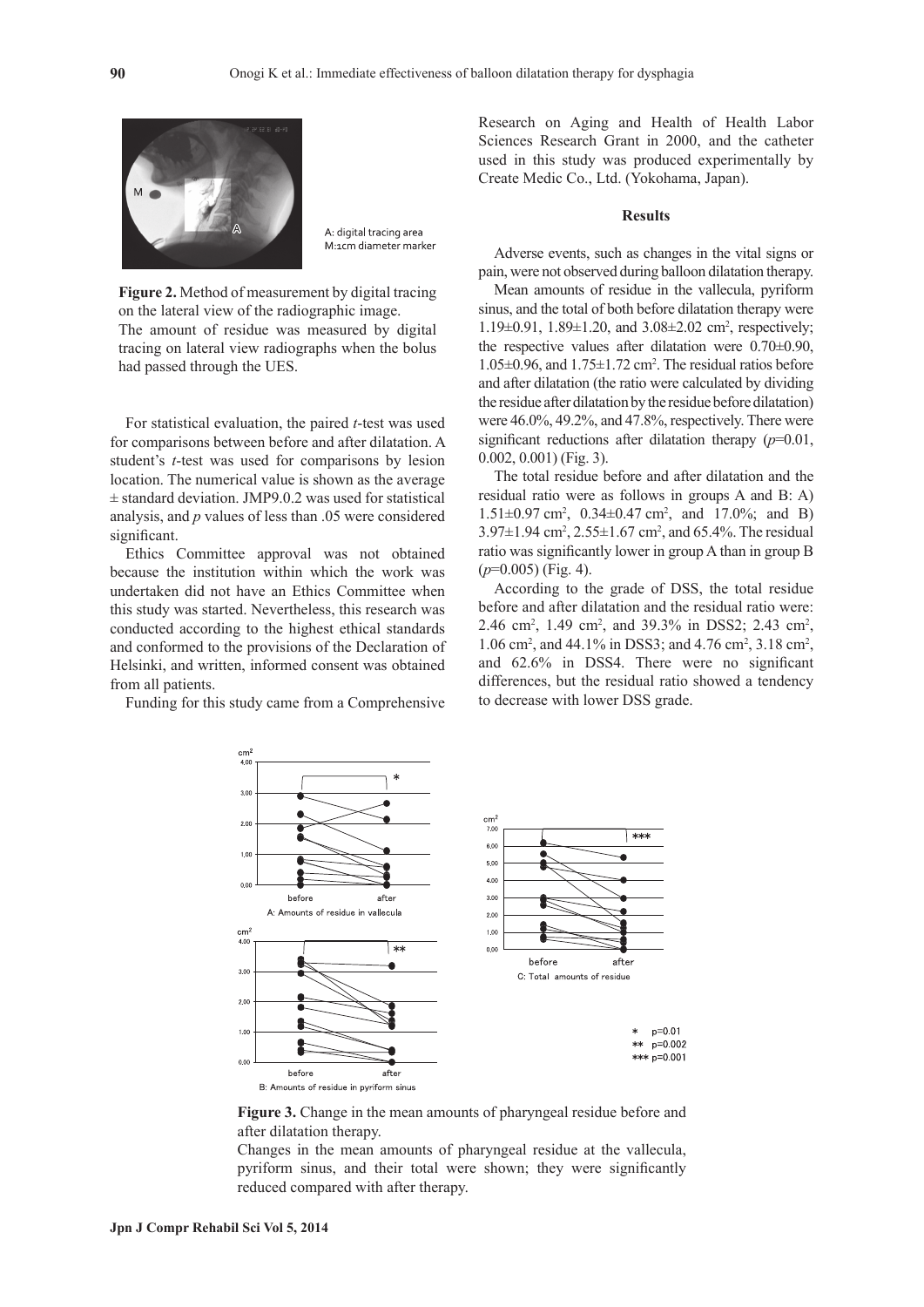

**Figure 4.** Change in the mean amounts of pharyngeal residue according to the site of the brain lesion.

Pharyngeal residue was significantly less in patients with a supratentorial lesion than in those with a brainstem lesion  $(p=0.005)$ .



**Figure 5.** Change in the mean occipitofrontal diameter of the upper esophagus before and after dilatation therapy.

No significant difference was seen in the mean occipitofrontal diameter of the upper esophagus between before and after dilatation therapy.

With respect to the occipitofrontal diameter of the UES, the average diameter before dilatation was 9.8±1.96 mm, while that after dilatation was 10.2±0.36 mm, and the ratio before and after dilatation (the ratio was calculated by dividing the diameter after dilatation by the diameter before dilatation) was 111.2%, with no significant difference.

The diameters before and after dilatation and the ratio of before to after dilatation by group were: A) 0.84±0.09 cm, 1.16±0.62 cm, and 144%; and B)  $1.06\pm0.21$  cm,  $0.93\pm0.14$  cm, and 92%. The subjects with supratentorial lesions showed a tendency to have a greater dilatation effect than subjects with brainstem lesions, but the difference was not significant (Fig. 5).

According to the grade of DSS, the diameter before and after dilatation and the ratio of before and after dilatation were: 0.85 cm, 1.00 cm, and 118.9% in DSS 2; 0.97 cm, 1.11 cm, and 125.6% in DSS 3; and 1.14 cm, 0.88 cm, and 79.8% in DSS 4. There were no significant differences.

#### **Discussion**

Balloon dilatation therapy is relatively widely used clinically for patients with dysphagia due to cricopharyngeal dysfunction. Use of this method depends on the following: 1. Whether a large bolus remains behind in the pharynx without UES opening on VFSS or videoendoscopic examination of swallowing; 2. Whether there is no organic disease of the pharynx or larynx; 3. Whether there is no pressure from outside, such as that due to tumor; 4. Whether the gag reflex at the insertion of the catheter is not very strong; and 5. Whether the patient is cooperative with this therapy.

Although there was no significant change in the diameter of the UES before and after dilatation in this study, pharyngeal residue decreased significantly, and it was suspected that there was an effect on pharyngeal residue. In addition, pharyngeal residue was lower in patients with supratentorial lesions than in patients with brainstem lesions. There have been many reports of the curative effect in patients with brainstem lesions, and the present results suggest that balloon dilatation therapy is effective for patients with dysphagia caused by supratentorial lesions. Moreover, it seems that oralintake training just after dilatation is effective. The results by DSS were not significant, but it seemed that pharyngeal residue decreased with lower DSS grade. When oral intake was limited even after the acute period had passed, immobilization of the pharyngeal muscle would occur because the bolus did not pass the hypopharynx. The cricopharyngeal muscle was extended by this therapy and facilitated UES opening.

Hatlebakk et al. [10] reported that the UES pressure decreased significantly after dilatation therapy. In addition, Dou et al. [11] reported that sensory stimulation caused by balloon dilatation might affect the central pattern generator of swallowing. It is thought that many factors may be involved in decreasing the amount of pharyngeal residue after balloon dilatation therapy.

One limitation of this study was that the balloon pressure was not measured. It is necessary to know the course of pressure reduction during treatment in order to understand the precise mechanism of the effect of balloon dilation. In addition, while the change in size of the balloon could be monitored fluoroscopically, measurement of the intraluminal pressure during treatment will be necessary to avoid the risk of mucosal injury.

With respect to the method used in the present study, bias in the measurements of residue and in the UES diameter could have occurred because the measurements were not performed blindly.

In the general dilatation method, an indwelling bladder catheter is used, and the results with the present catheter and an indwelling bladder catheter